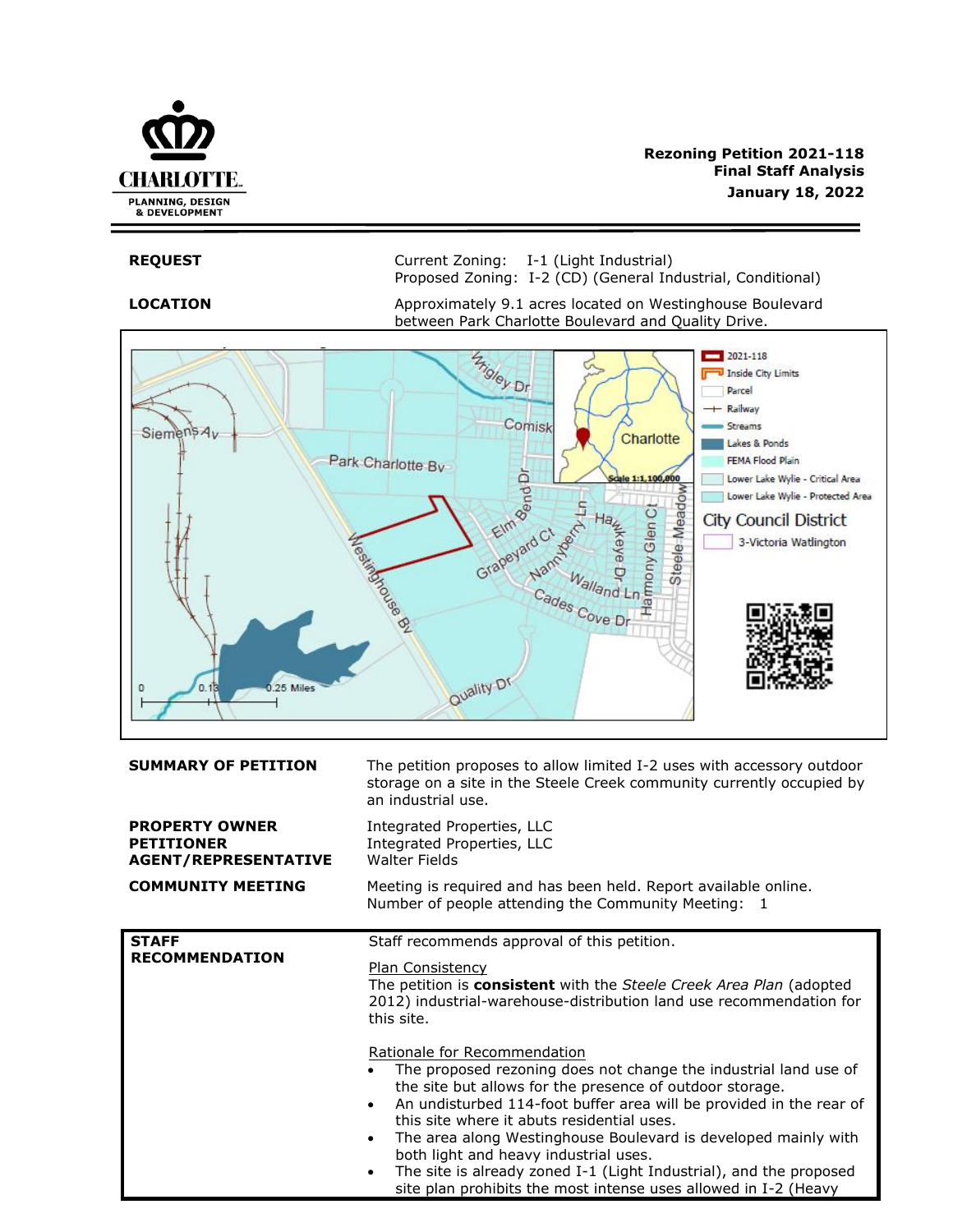Industrial) zoning district such as junk yards, petroleum storage facilities and medical waste disposal facilities.

### **PLANNING STAFF REVIEW**

#### • **Proposed Request Details**

The site plan accompanying this petition contains the following provisions:

- Allows for uses permitted in the I-1 and I-2 districts, as well as accessory outdoor storage and vehicle parking, loading, and staging.
- Prohibits the following I-2 uses: petroleum storage facilities, junk yard, medical waste disposal facilities, railroad freight yards, abattoir, construction and demolition landfills as a principal use, foundries, quarries, raceways or drag strips, and waste incinerators.
- Permits a maximum of two buildings on the site.
- Provides a 114' undisturbed buffer at rear of property adjacent to single family residential use. The buffer will maintain the existing old growth vegetation.
- Dedicates 50' of right-of-way from the centerline of Westinghouse Boulevard.
- Commits to construct an 8' planting strip and 6' sidewalk along the site's Westinghouse Boulevard frontage.
- Limits new freestanding lighting to 30' in height and requires that they be downwardly directed.

### • **Existing Zoning and Land Use**



The site is surrounded primarily by industrial land uses but is bordered to the rear of the property by single family residential.



The site, marked by a red star, is surrounded primarily by industrial uses.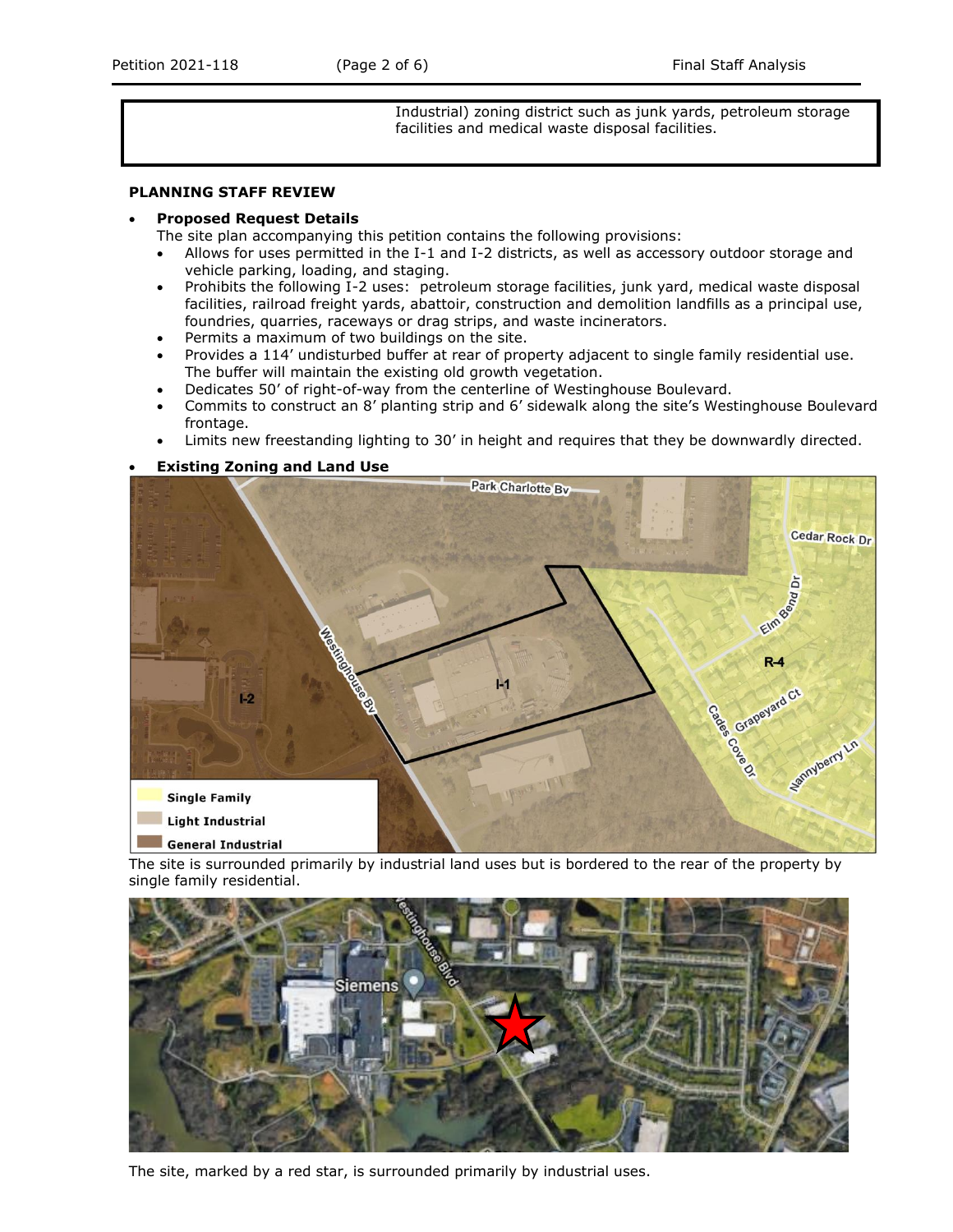

The property to the north of the site along Westinghouse Boulevard is developed with a light industrial use.



The properties to the east of the site are developed with single family residential uses.



The property to the south of the site along Westinghouse Boulevard is developed with a light industrial uses.



The property to the west of the site across Westinghouse Boulevard is developed with industrial use.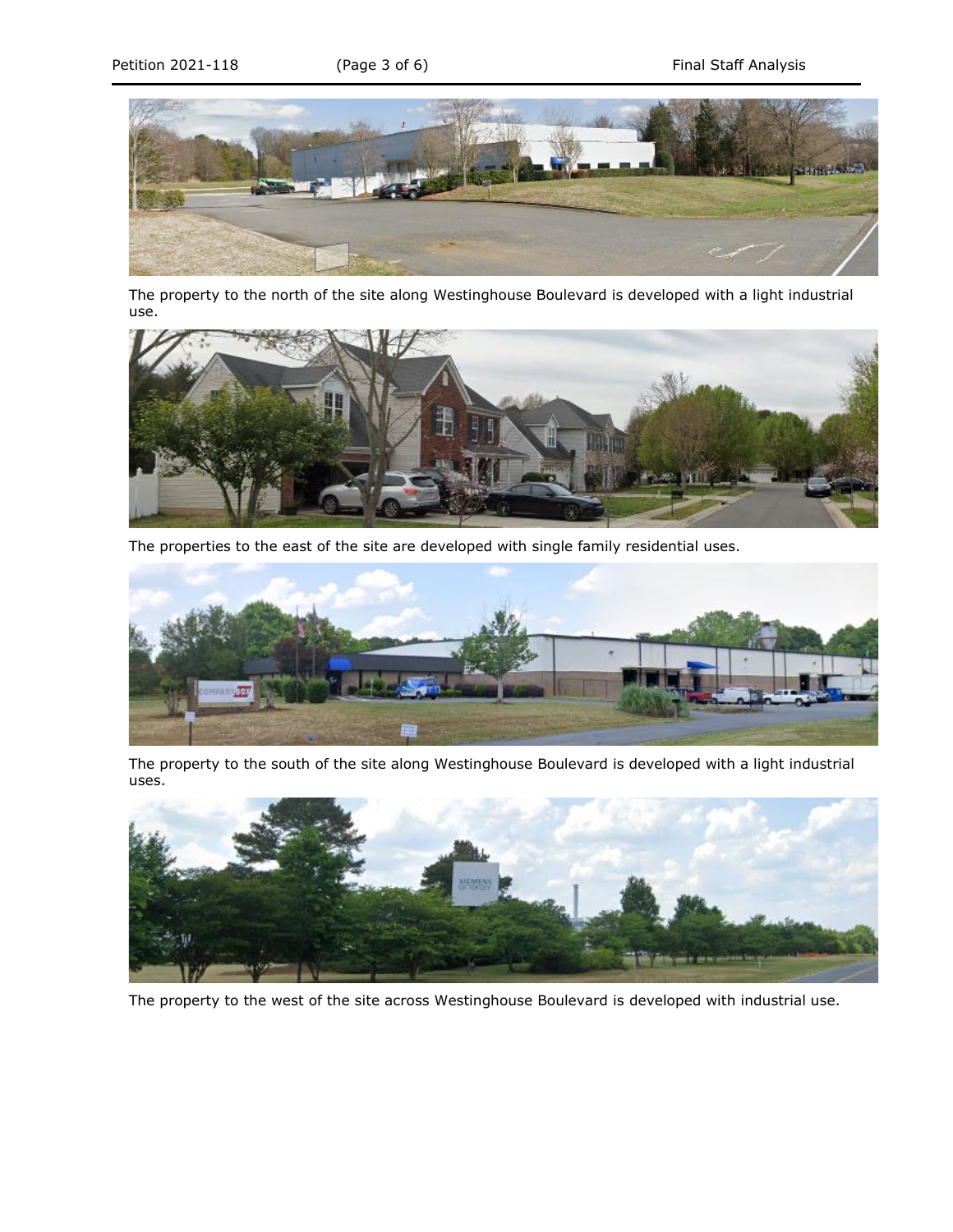

| <b>Petition</b><br><b>Number</b> | <b>Summary of Petition</b>                                                       | <b>Status</b> |
|----------------------------------|----------------------------------------------------------------------------------|---------------|
| 2016-122                         | Request to rezone three vacant parcels to allow all uses in<br>the I-1 district. | Approved      |

## • **Public Plans and Policies**



• The *Steele Creek Area Plan* (adopted 2012) recommends industrial-warehouse-distribution uses for this site and surrounding area.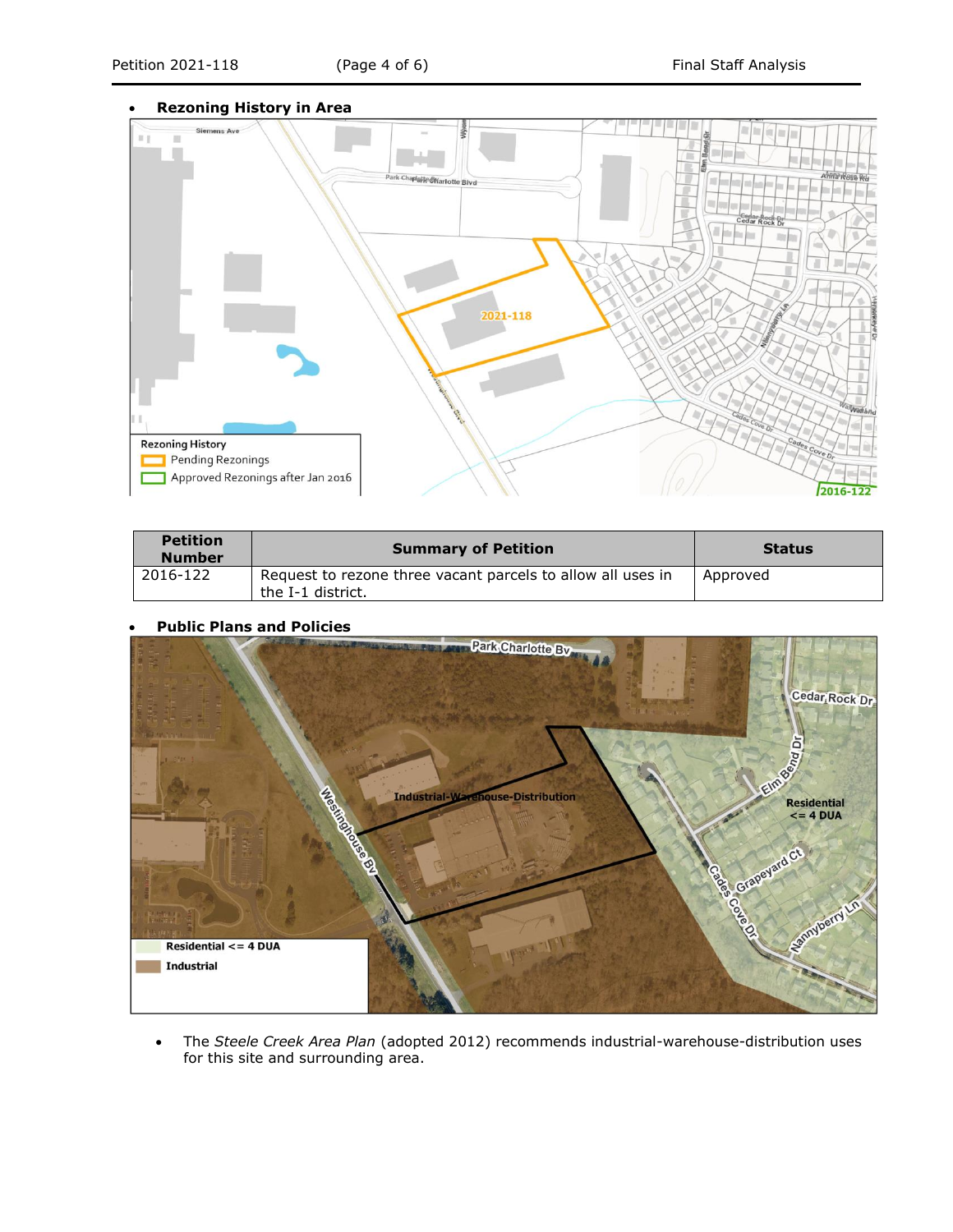### • **TRANSPORTATION SUMMARY**

- $\circ$  The site is located on Westinghouse Boulevard, a State-maintained minor thoroughfare just south of Park Charlotte Boulevard. In accordance with the City's Ordinances and Charlotte WALKS Policy, the petitioner has committed to provide an 8-foot planting strip and 6-foot sidewalk across the site's Westinghouse Boulevard frontage.
- CDOT has no outstanding issues with this petition.
- **Active Projects:**
- Westinghouse Multi-use Path
	- o Construction Mid-2021
	- o <https://charlottenc.gov/Projects/Pages/WestinghouseTrail.aspx>
	- o PM Toni Wilson
	- $\circ$  Location will be on the south side of Westinghouse Blvd., across from this petition
- **Transportation Considerations**
	- o No outstanding issues.

# • **Vehicle Trip Generation:**

Current Zoning:

Existing Use: 160 trips per day (based on 71,800 SF warehouse). Entitlement: 190 trips per day (based on 91,250 SF warehouse). Proposed Zoning: 190 trips per day (based on 91,250 SF warehouse).

**DEPARTMENT COMMENTS** (see full department reports online)

- **Charlotte Area Transit System:** No comments submitted.
- **Charlotte Department of Housing and Neighborhood Services:** No comments submitted.
- **Charlotte Department of Solid Waste Services:** No comments submitted.
- **Charlotte-Douglas International Airport:** No comments submitted.
- **Charlotte Fire Department:** See advisory comments at www.rezoning.org
- **Charlotte-Mecklenburg Historic Landmarks:** No comments submitted.
- **Charlotte-Mecklenburg Police Department:** No comments submitted.
- **Charlotte-Mecklenburg Schools:** Nonresidential petitions do not impact the number of students generated.
	- **Charlotte Water:** Charlotte Water has accessible water system infrastructure for the rezoning boundary via an existing 12-inch water distribution main located along Westinghouse Blvd. Charlotte Water has accessible sanitary sewer system infrastructure for the rezoning boundary via an existing 8-inch gravity sewer main located along Westinghouse Blvd. See advisory comments at www.rezoning.org
- **City Arborist:** No outstanding issues.
- **Erosion Control:** No comments submitted.
- **Mecklenburg County Land Use and Environmental Services Agency:** See advisory comments at www.rezoning.org
- **Mecklenburg County Parks and Recreation Department:** No comments submitted.
- **Stormwater Services Land Development Engineering:** No comments submitted.
- **Storm Water Services:** See advisory comments at www.rezoning.org
- **Urban Forestry:** No outstanding issues.

#### **REQUESTED TECHNICAL REVISIONS**

**Transportation** 

- 1. Revise the site plan by labeling and dimension the curb line from the centerline to back-of-curb. ADDRESSED
- 2. Revise the site plan by labeling the sidewalk and planting strip as "proposed". ADDRESSED
- 3. Revise the site plan and conditional note 4.c by including a sidewalk utility easement placed 2 feet behind the proposed sidewalk. ADDRESSED
- 4. Revise the site plan to ensure all future and proposed infrastructure, and all linework, is correctly oriented from the existing centerline of Westinghouse Boulevard. ADDRESSED

5. Review and revise the verbiage of conditional note 4.d for accuracy. ADDRESSED Site and Building Design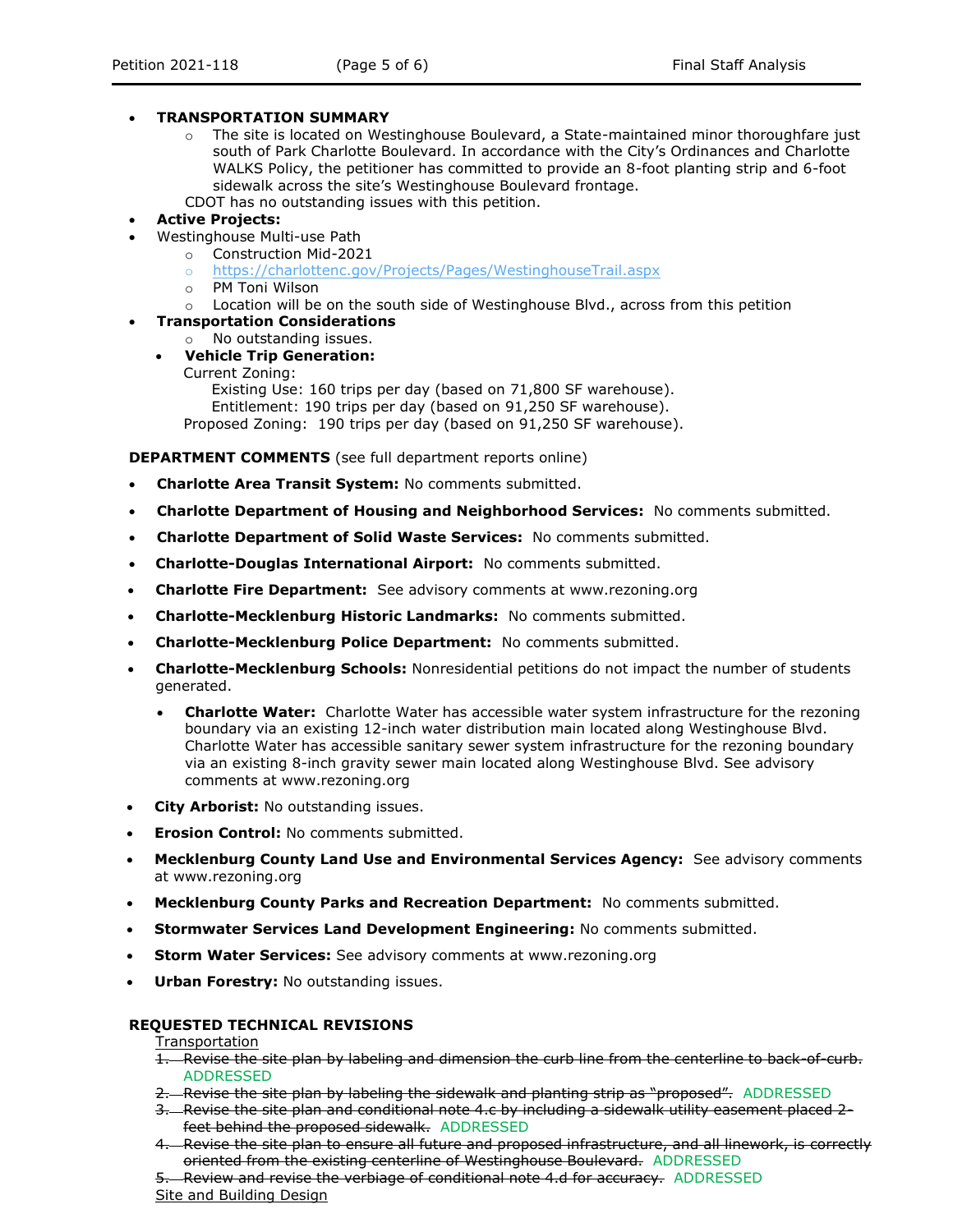6. Label parking in the setback as existing if it reflects current conditions. No new parking can be established in the setback. ADDRESSED

# **See Attachments (applications, department memos, maps etc.) Online at www.rezoning.org**

**Planner:** Joe Mangum (704) 353-1908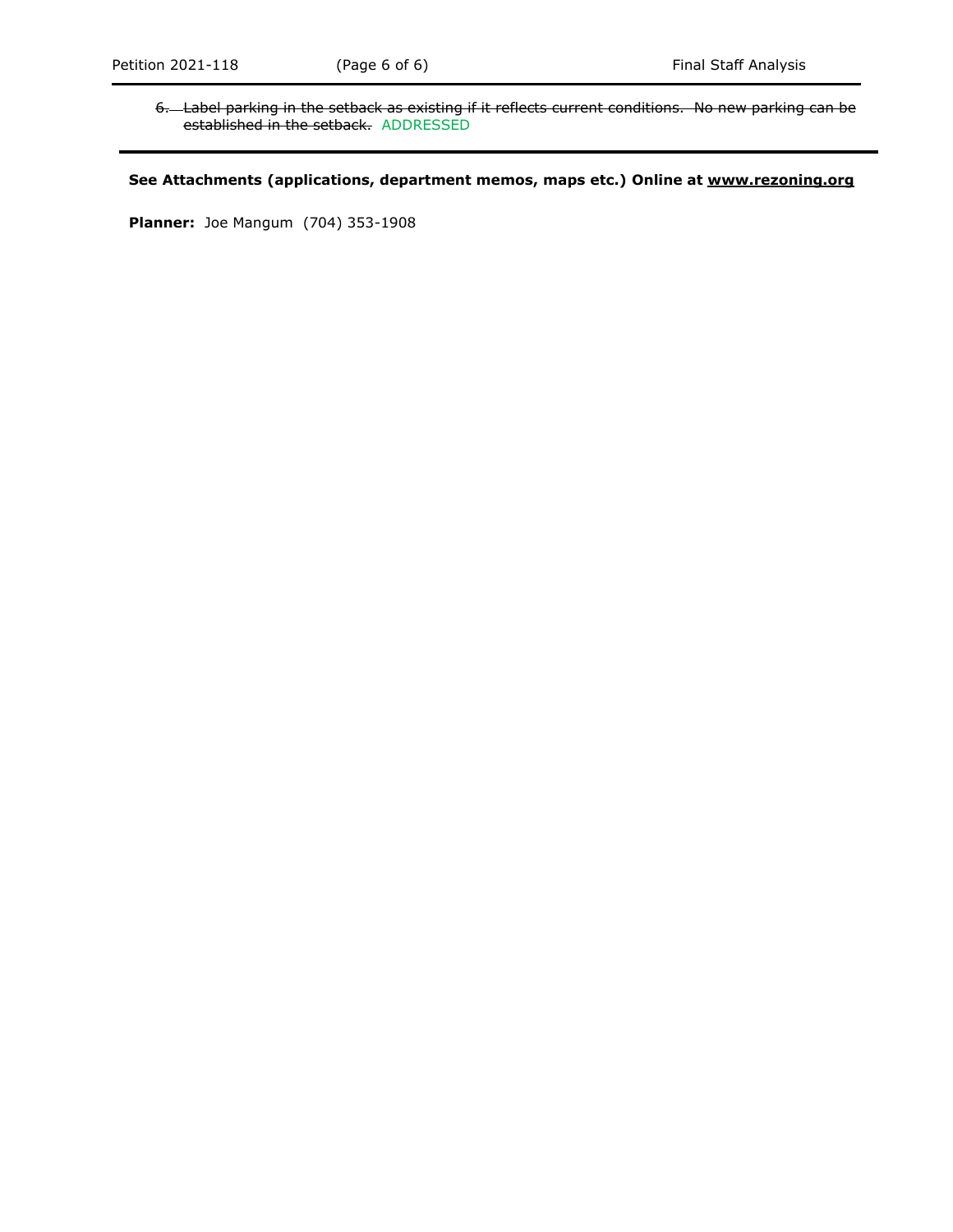

# **Goals Relevant to Rezoning Determinations**

The following table represents an overview of the relationship between the **Charlotte Future 2040 Comprehensive Plan** and **Rezoning Petitions**. This is an evolving analysis that is expected to be refined when Policy Mapping is completed (anticipated early 2022) and when the **Policy Map** is adopted (anticipated summer 2022).

Please note: not all goals will apply to all rezoning petitions.

| <b>Goals</b> | <b>Goal Description</b>                                                                                                                                                                                                                                                                                                                                                                                                                           | <b>Relationship to Charlotte Future</b><br>2040 Comprehensive Plan |
|--------------|---------------------------------------------------------------------------------------------------------------------------------------------------------------------------------------------------------------------------------------------------------------------------------------------------------------------------------------------------------------------------------------------------------------------------------------------------|--------------------------------------------------------------------|
| <b>THE</b>   | <b>Goal 1: 10- Minute Neighborhoods</b><br>All Charlotte households should have access to<br>essential amenities, goods, and services within a<br>comfortable and tree-shaded 10-minute walk,<br>bike, or transit trip by 2040. Not all neighborhoods<br>are expected to include every essential amenity,<br>good, or service, but every resident should have<br>access within a 1/2 mile walk or a 2-mile bike or<br>transit ride.               | N/A                                                                |
|              | <b>Goal 2: Neighborhood Diversity</b><br>& Inclusion<br>Charlotte will strive for all neighborhoods to have<br>a diversity of housing options by increasing the<br>presence of middle density housing (e.g. duplexes,<br>triplexes, fourplexes, townhomes, accessory<br>dwelling units, and other small lot housing types)<br>and ensuring land use regulations allow for<br>flexibility in creation of housing within existing<br>neighborhoods. | N/A                                                                |
|              | <b>Goal 3: Housing Access for All</b><br>Charlotte will ensure opportunities for residents<br>of all incomes to access affordable housing<br>through the preservation of naturally occurring<br>affordable and workforce housing and increasing<br>the number of affordable and workforce housing<br>units through new construction.                                                                                                              | N/A                                                                |
|              | <b>Goal 4: Trail &amp; Transit Oriented</b><br><b>Development (2-TOD)</b><br>Charlotte will promote moderate to high-<br>intensity, compact, mixed-use urban development<br>along high-performance transit lines and near<br>separated shared-use paths or trails.                                                                                                                                                                                | N/A                                                                |